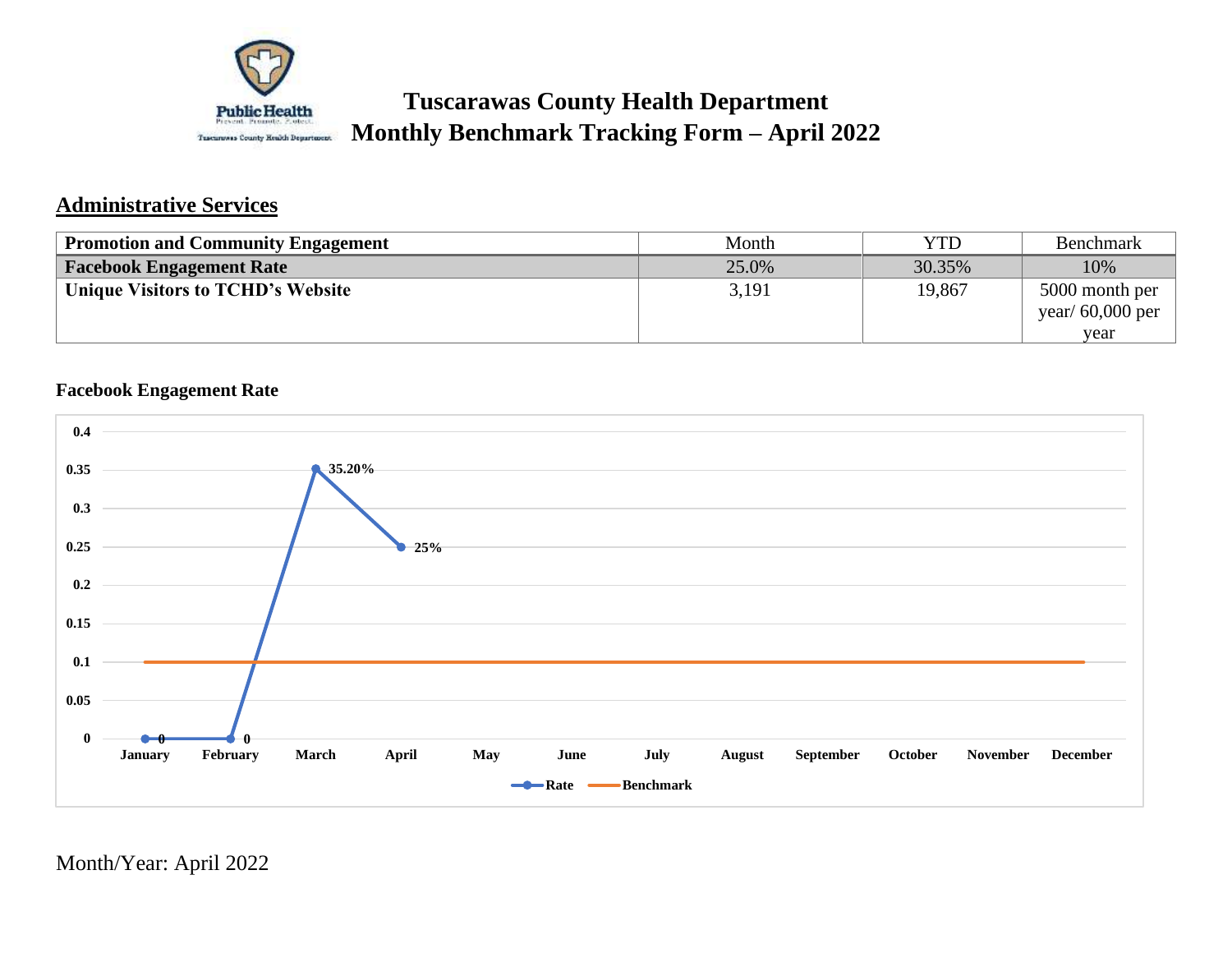## **TCHD Website Page Visitors**

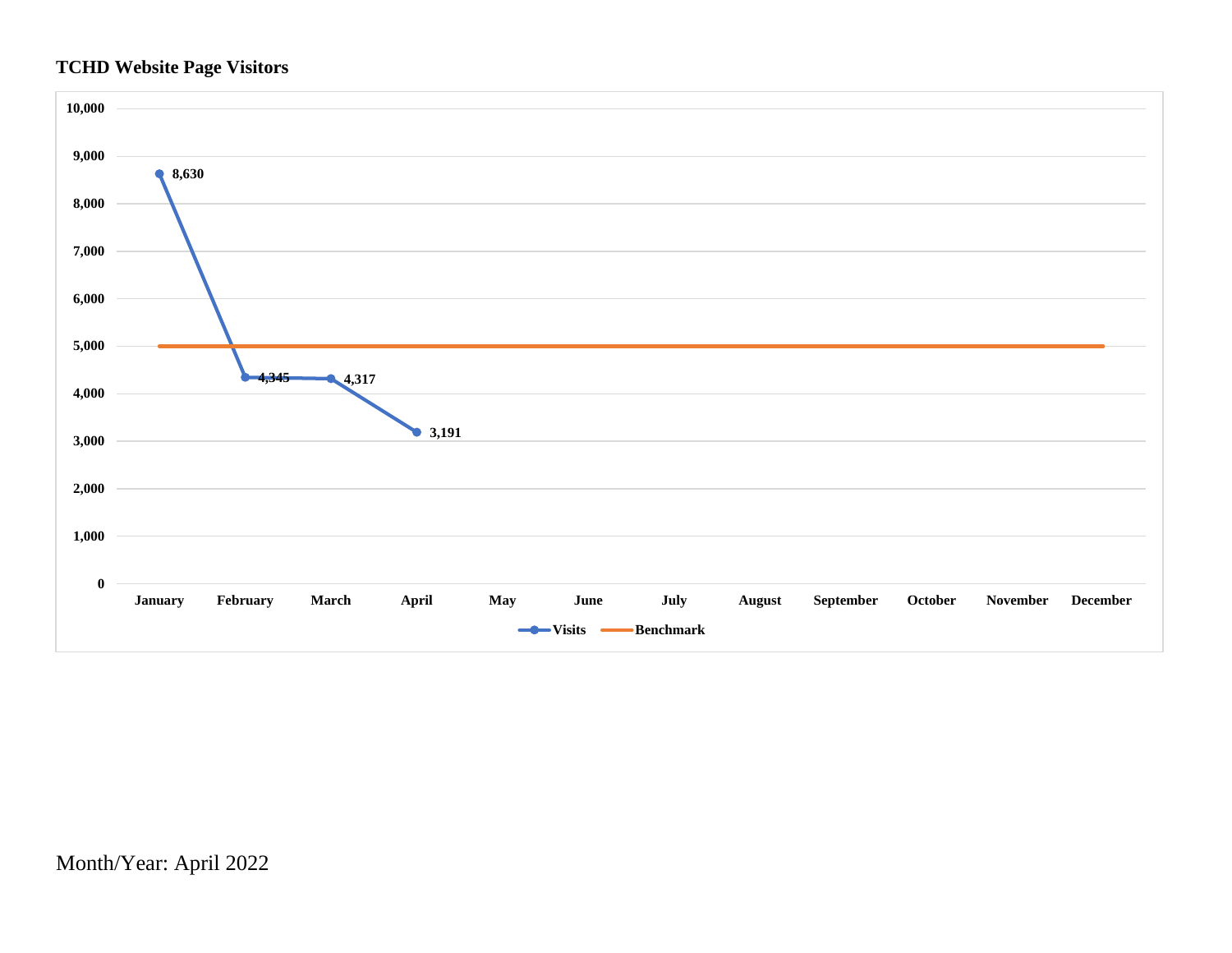| <b>Human Resources</b>                                           | Month | YTD  | <b>Benchmark</b> |
|------------------------------------------------------------------|-------|------|------------------|
| Number of new staff                                              |       |      | $\rm N/A$        |
| Percent of new staff who have completed their new staff training | 100%  | 100% | 100%             |
| requirements in 180 days                                         |       |      |                  |

## **New Staff Training Completed**

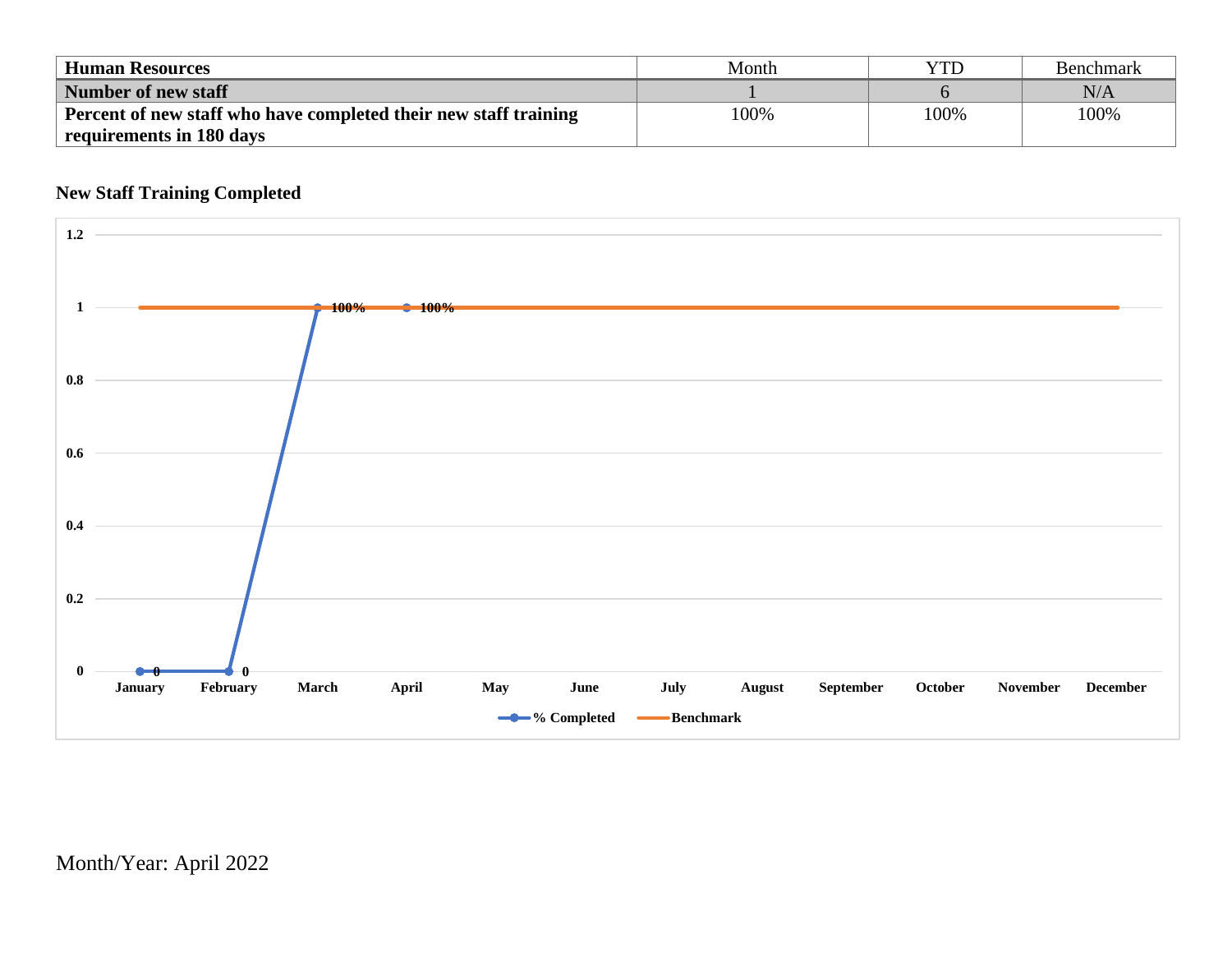| <b>Finance</b>                        | Month                   | $V^{\text{TT}}$<br>11D   | chmark<br>ບົດທ<br>חנו              |
|---------------------------------------|-------------------------|--------------------------|------------------------------------|
| $\sim$<br>balance<br>Combined<br>tund | 609.55<br>$\mathcal{L}$ | $\sim$<br>$R$ 936,204.1. | $\mathbf{r}$<br>BulqP'<br>Balanced |

### **Budget Balance**

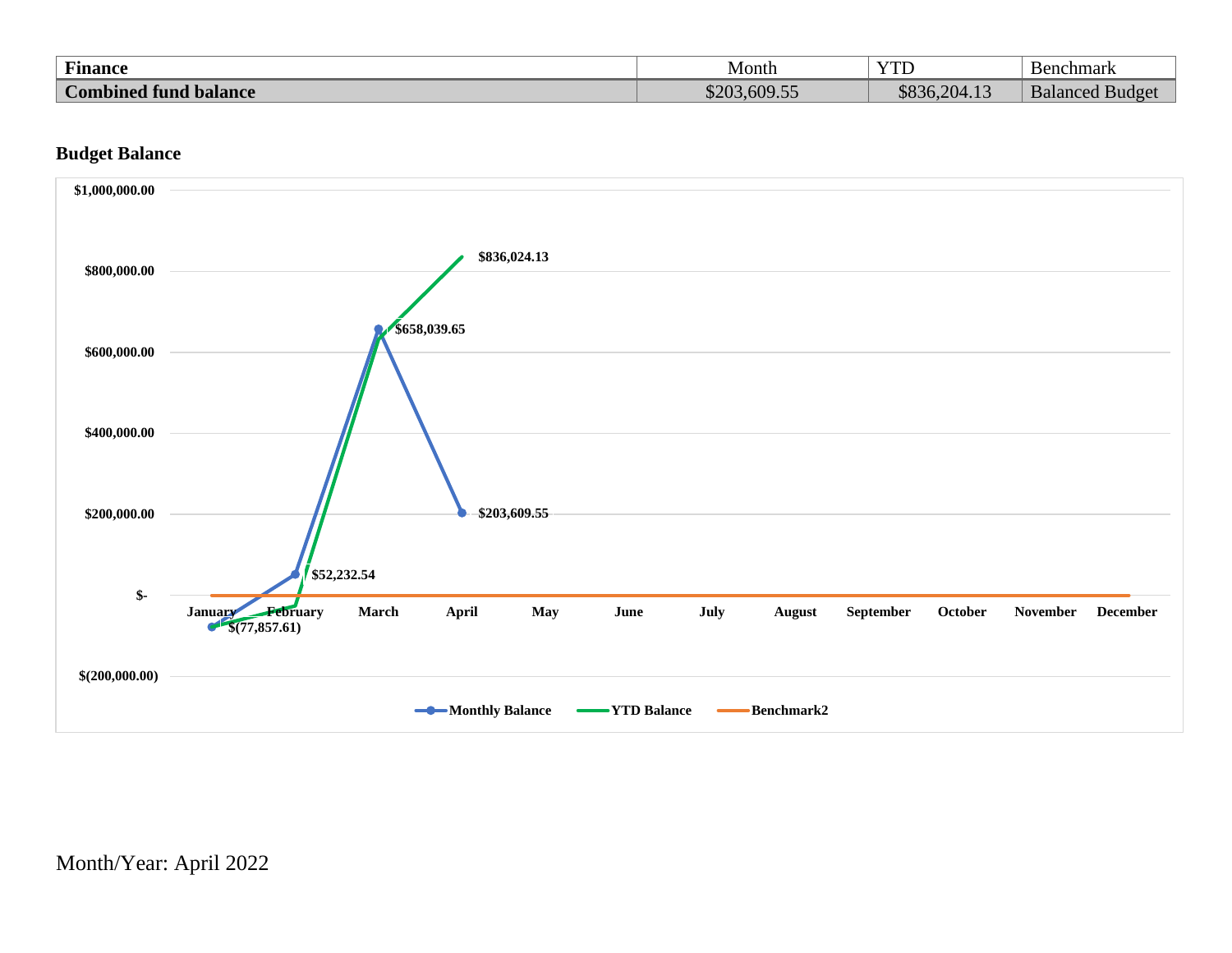#### **Bureau of Administrative Services Staff Time**

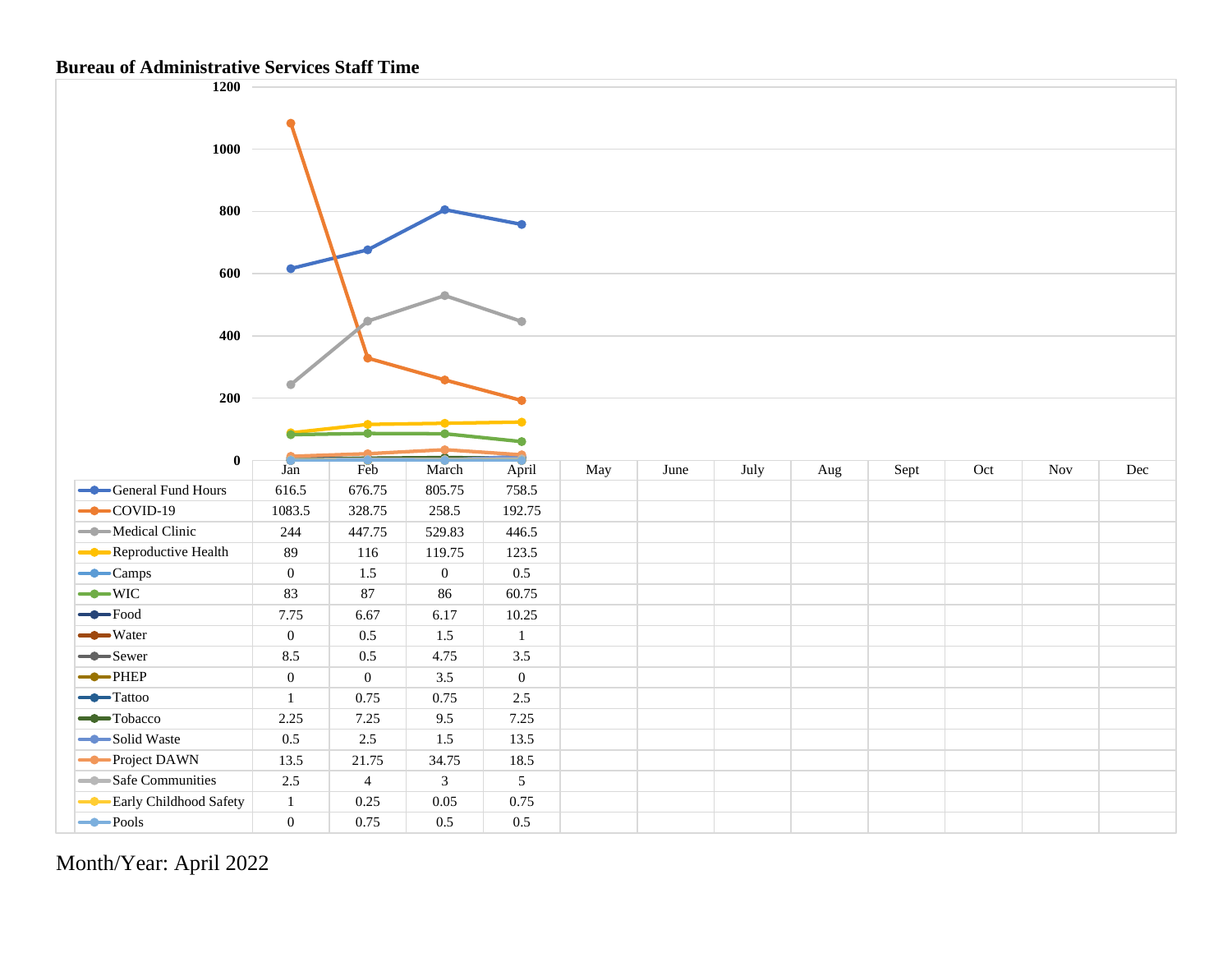# **Environment Health Services**

|                    | <b>Food Safety Program</b> |            |             |            |                |            |         |                |                |                |                |            |
|--------------------|----------------------------|------------|-------------|------------|----------------|------------|---------|----------------|----------------|----------------|----------------|------------|
|                    | Licenses/Permits           | <b>YTD</b> | Inspections | <b>YTD</b> | Critical       | <b>YTD</b> | Plan    | <b>YTD</b>     | Complaint      | <b>YTD</b>     | Enforcement    | <b>YTD</b> |
|                    | Issued                     |            | Completed   |            | Violations     |            | Reviews |                | Investigations |                | Actions        |            |
| <b>Retail Food</b> | 8                          | 122        | 36          | 101        | 28             | 68         |         | 3              |                |                | ◠              |            |
| Food               |                            | 274        | 31          | 166        | 68             | 156        | 4       | 11             | $\overline{2}$ | 14             |                |            |
| <b>Service</b>     |                            |            |             |            |                |            |         |                |                |                |                |            |
| <b>Temporary</b>   |                            | 10         |             | 6          |                |            |         | $\overline{0}$ |                | $\theta$       | $\overline{0}$ |            |
| Food               |                            |            |             |            |                |            |         |                |                |                |                |            |
| <b>Vending</b>     |                            | 48         |             | 38         | $\overline{0}$ |            |         | $\overline{0}$ |                | $\overline{0}$ | $\overline{0}$ |            |
| <b>Mobile</b>      |                            | 34         |             | 24         |                | 4          |         | $\Omega$       |                |                |                |            |

|                             |           |            |              |              | <b>Water Safety Program (Well and Septic)</b> |            |                |                |             |       |
|-----------------------------|-----------|------------|--------------|--------------|-----------------------------------------------|------------|----------------|----------------|-------------|-------|
|                             | Licenses/ | <b>YTD</b> | Application  | March        | Final                                         | <b>YTD</b> | Complaint      | <b>YTD</b>     | Enforcement | March |
|                             | Permits   |            | s Approved   | -YTD         | Inspections                                   |            | Investigations |                | Actions     | -YTD  |
|                             | Issued    |            |              |              | Completed                                     |            |                |                |             |       |
| <b>New Construction</b>     | 6         | 21         | 3            | $\mathbf{r}$ |                                               |            | $\overline{0}$ | $\overline{0}$ | 0           |       |
| <b>Home Sewage</b>          |           |            |              |              |                                               |            |                |                |             |       |
| <b>Treatment System</b>     |           |            |              |              |                                               |            |                |                |             |       |
| (HSTS)                      |           |            |              |              |                                               |            |                |                |             |       |
| <b>Replacement Home</b>     | 5         | 15         | $\mathbf{r}$ | 14           | $\overline{2}$                                | 16         | $\overline{2}$ | $\overline{4}$ |             | 0     |
| <b>Sewage Treatment</b>     |           |            |              |              |                                               |            |                |                |             |       |
| <b>System (HSTS)</b>        |           |            |              |              |                                               |            |                |                |             |       |
| <b>Abandonment</b>          |           | $\theta$   |              | $\theta$     |                                               | $\Omega$   | $\overline{0}$ | $\Omega$       |             |       |
| <b>Private Water System</b> | 8         | 23         | 8            | 23           | 12                                            | 20         | $\overline{0}$ | $\overline{0}$ |             |       |

| <b>Public Pool and Spa Program</b> |                  |            |             |     |                   |            |                |            |             |            |
|------------------------------------|------------------|------------|-------------|-----|-------------------|------------|----------------|------------|-------------|------------|
|                                    | Licenses/Permits | <b>YTD</b> | Inspections | YTD | Critical          | <b>YTD</b> | Complaint      | <b>YTD</b> | Enforcement | <b>YTD</b> |
|                                    | <i>Issued</i>    |            | Completed   |     | <b>Violations</b> |            | Investigations |            | Actions     |            |
| Pool and/or                        | 24               | 24         | ∸           | . . |                   | ∽          |                |            |             |            |
| <b>Spa</b>                         |                  |            |             |     |                   |            |                |            |             |            |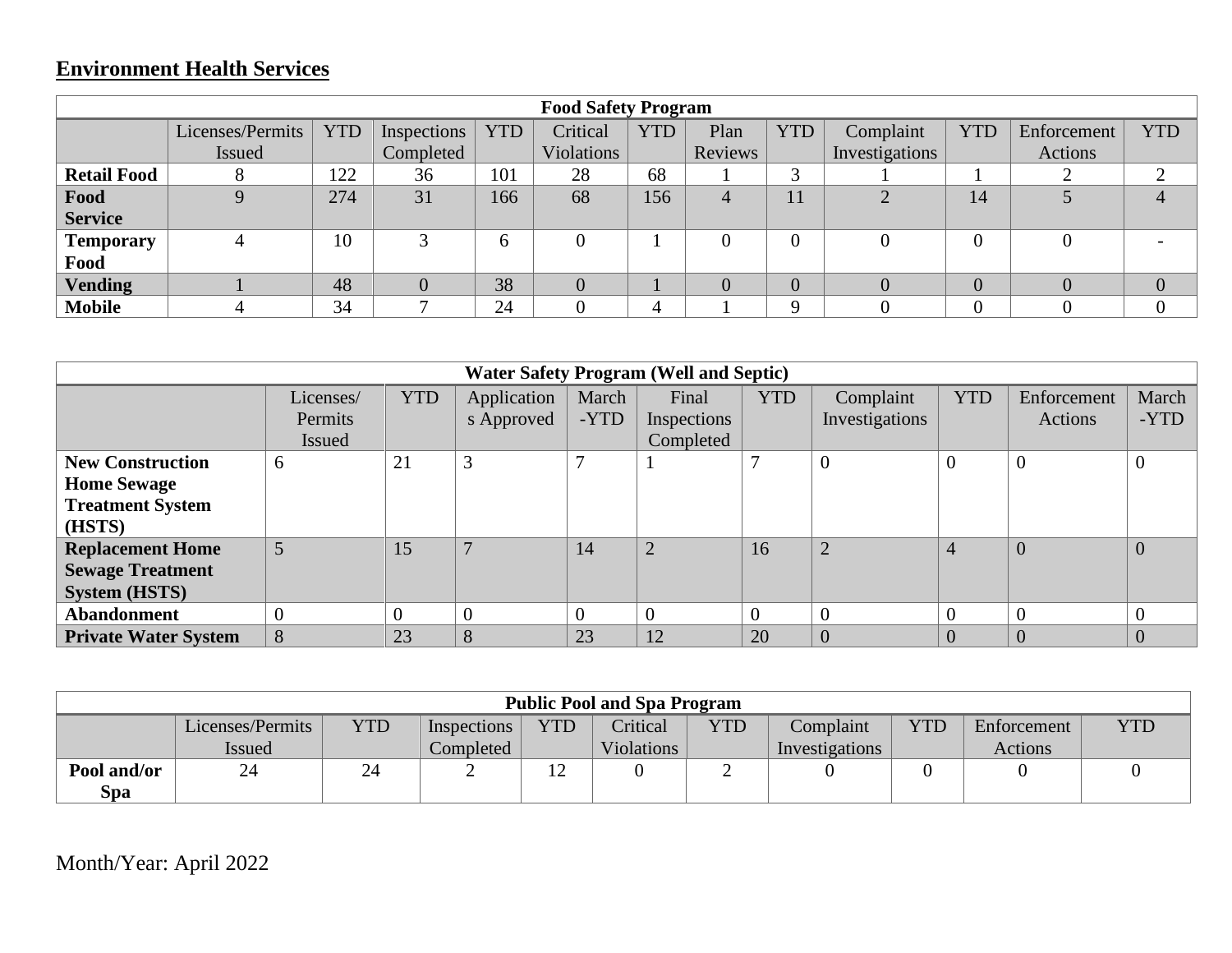| <b>Campground Program</b> |                  |            |             |            |            |            |                |            |             |     |
|---------------------------|------------------|------------|-------------|------------|------------|------------|----------------|------------|-------------|-----|
|                           | Licenses/Permits | <b>YTD</b> | Inspections | <b>YTD</b> | Critical   | <b>YTD</b> | Complaint      | <b>YTD</b> | Enforcement | YTD |
|                           | <b>Issued</b>    |            | Completed   |            | Violations |            | Investigations |            | Actions     |     |
| <b>Campgrounds</b>        |                  |            |             | ∼          |            |            |                |            |             |     |

|                      | <b>Tattoo and Body Piercing Program</b> |            |             |            |                   |            |                |     |             |            |  |
|----------------------|-----------------------------------------|------------|-------------|------------|-------------------|------------|----------------|-----|-------------|------------|--|
|                      | Licenses/Permits                        | <b>YTD</b> | Inspections | <b>YTD</b> | Critical          | <b>YTD</b> | Complaint      | YTD | Enforcement | <b>YTD</b> |  |
|                      | <i>Issued</i>                           |            | Completed   |            | <b>Violations</b> |            | Investigations |     | Actions     |            |  |
| <b>Tattoo and/or</b> |                                         |            |             |            |                   |            |                |     |             |            |  |
| <b>Body Piercing</b> |                                         |            |             |            |                   |            |                |     |             |            |  |

| <b>Solid Waste Program</b> |                  |            |             |            |                   |            |                |            |             |            |
|----------------------------|------------------|------------|-------------|------------|-------------------|------------|----------------|------------|-------------|------------|
|                            | Licenses/Permits | <b>YTD</b> | Inspections | <b>YTD</b> | Critical          | <b>YTD</b> | Complaint      | <b>YTD</b> | Enforcement | <b>YTD</b> |
|                            | <i>Issued</i>    |            | Completed   |            | <b>Violations</b> |            | Investigations |            | Actions     |            |
| <b>Solid Waste</b>         |                  |            |             | 53         |                   |            |                |            |             |            |
| <b>Facilities</b>          |                  |            |             |            |                   |            |                |            |             |            |

| <b>Animal Bite and Rabies Surveillance Program</b> | Month |  |
|----------------------------------------------------|-------|--|
| <b>Animal Bites Investigated</b>                   |       |  |
| <b>Animal Specimens Sent for Testing</b>           |       |  |
| <b>Animals Testing Positive for Rabies</b>         |       |  |
| <b>Enforcement Actions</b>                         |       |  |

| <b>Nuisance Complaint Program</b>       | Montr |                                 |
|-----------------------------------------|-------|---------------------------------|
| <b>Nuisance Complaints Received</b>     | ᆂ     | $\sim$<br>$\tilde{\phantom{a}}$ |
| \% Investigated within 10 business days | 40%   | rn.<br>50/<br>JZ.J 70           |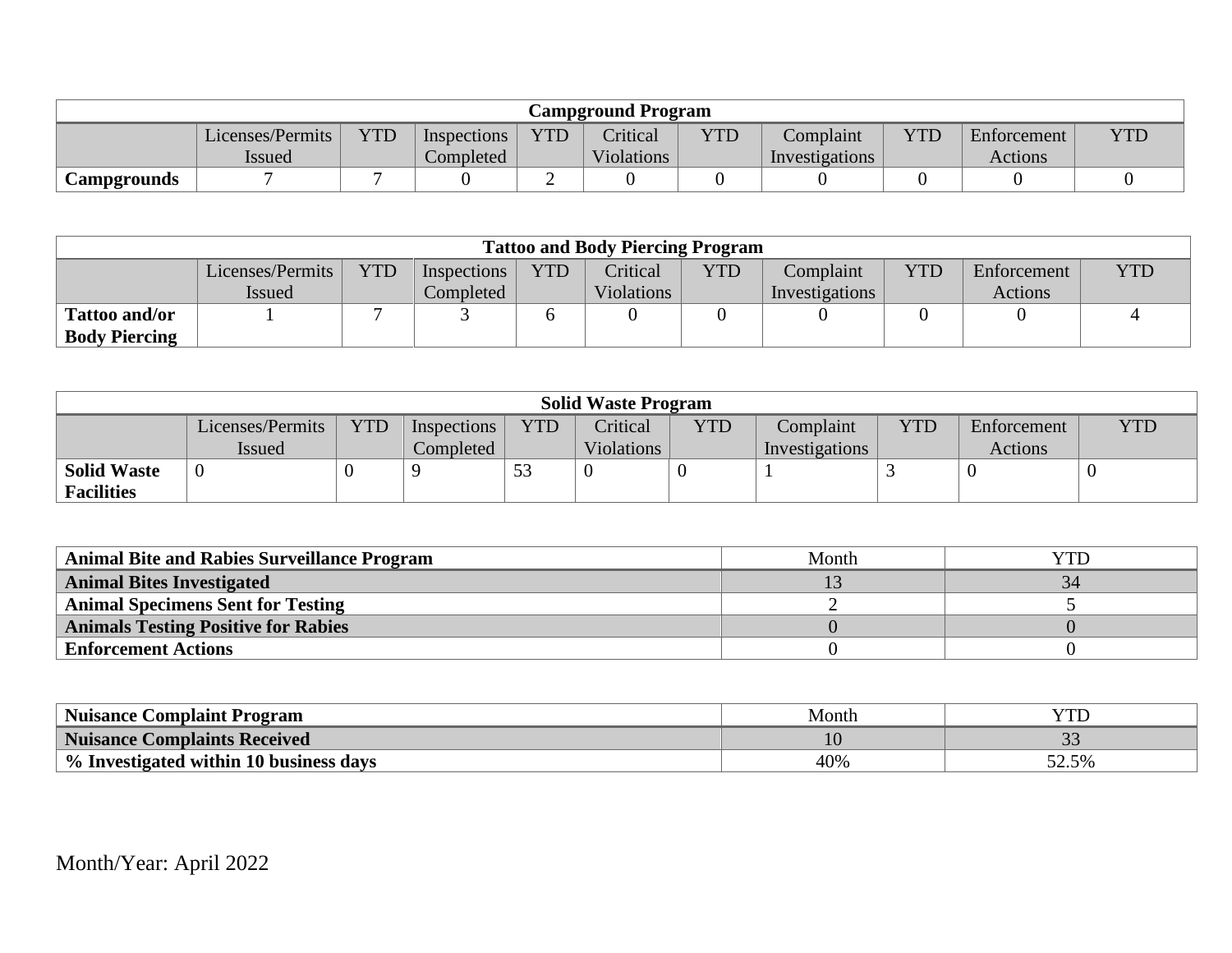



| <b>Mosquito Control Program</b>            | Month |  |
|--------------------------------------------|-------|--|
| Mosquitos Collected for ODH Surveillance   |       |  |
| <b>West Nile Positive Pools Identified</b> |       |  |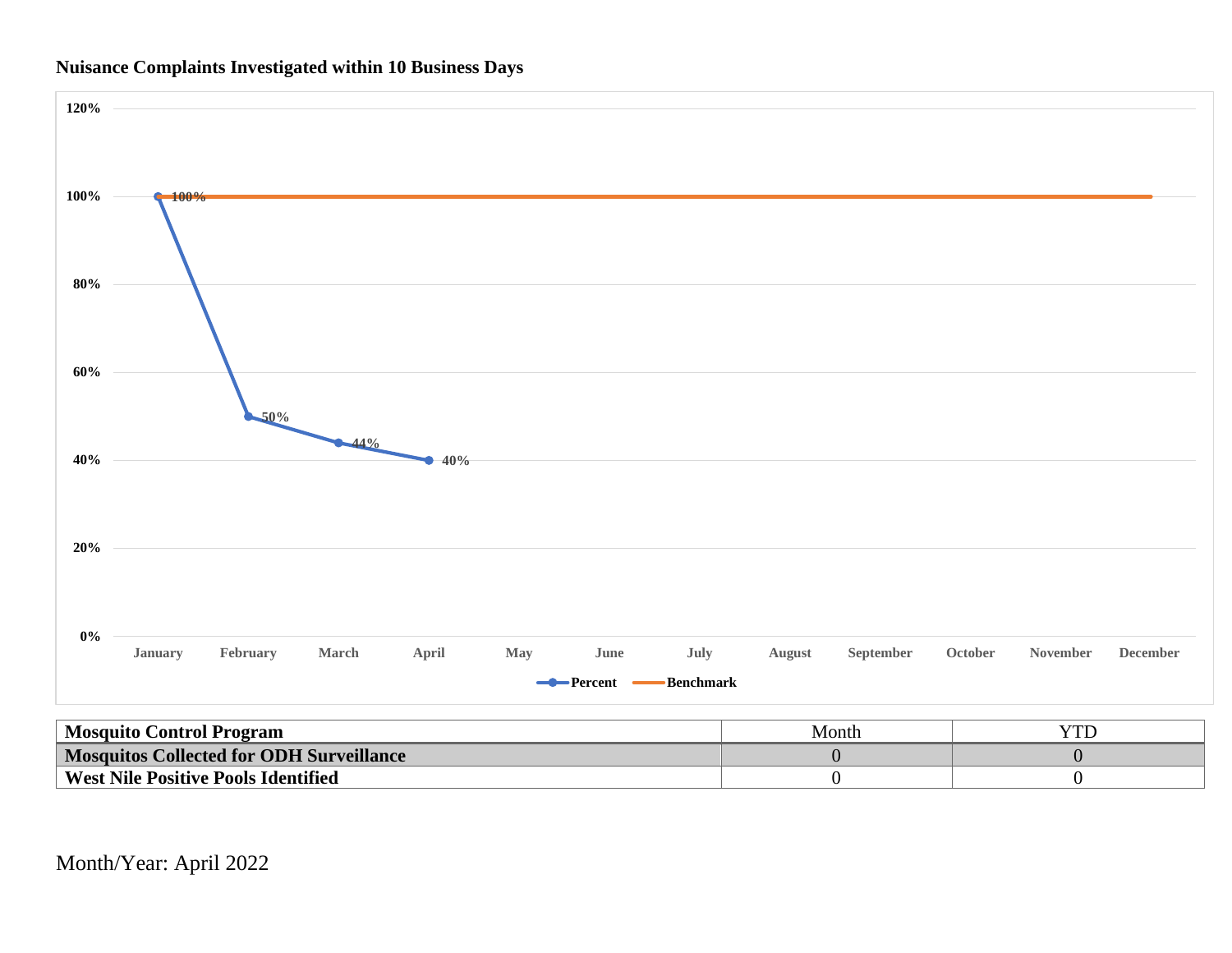### **Environmental Health Services Staff Time**

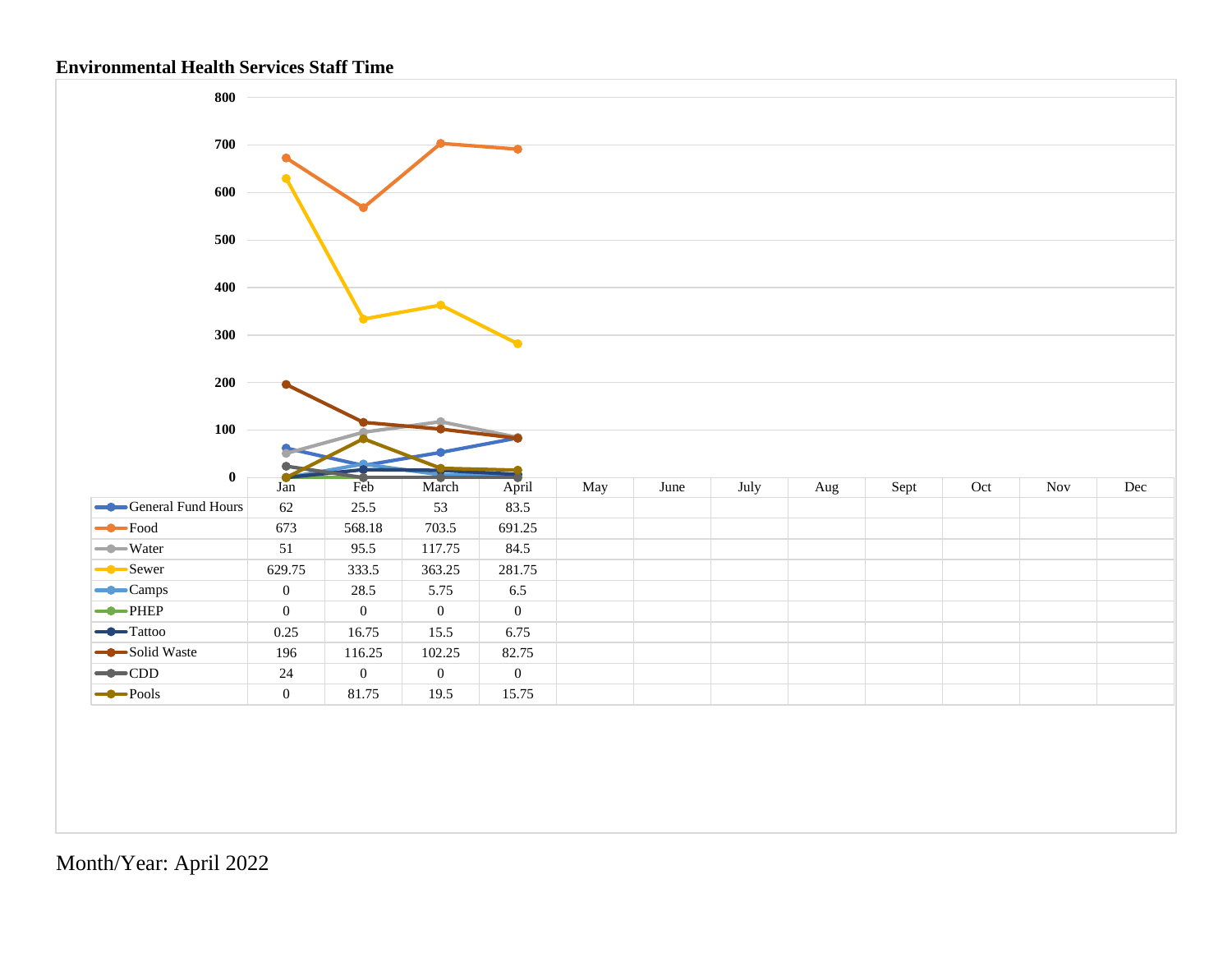## **Community Health Services**

| $\sim$<br>$\blacksquare$<br><b>Health</b><br>Center<br>Kural            | Month                      | 77<br>ΙD | <b>Benchmark</b>          |
|-------------------------------------------------------------------------|----------------------------|----------|---------------------------|
| $\overline{\phantom{a}}$<br>ETHE<br>' Provider<br><b>Encounters per</b> | $\cap$ $\subset$<br>$\sim$ | 886      | $\Omega$<br>month.<br>per |

## **Health Center Encounters per FTE**

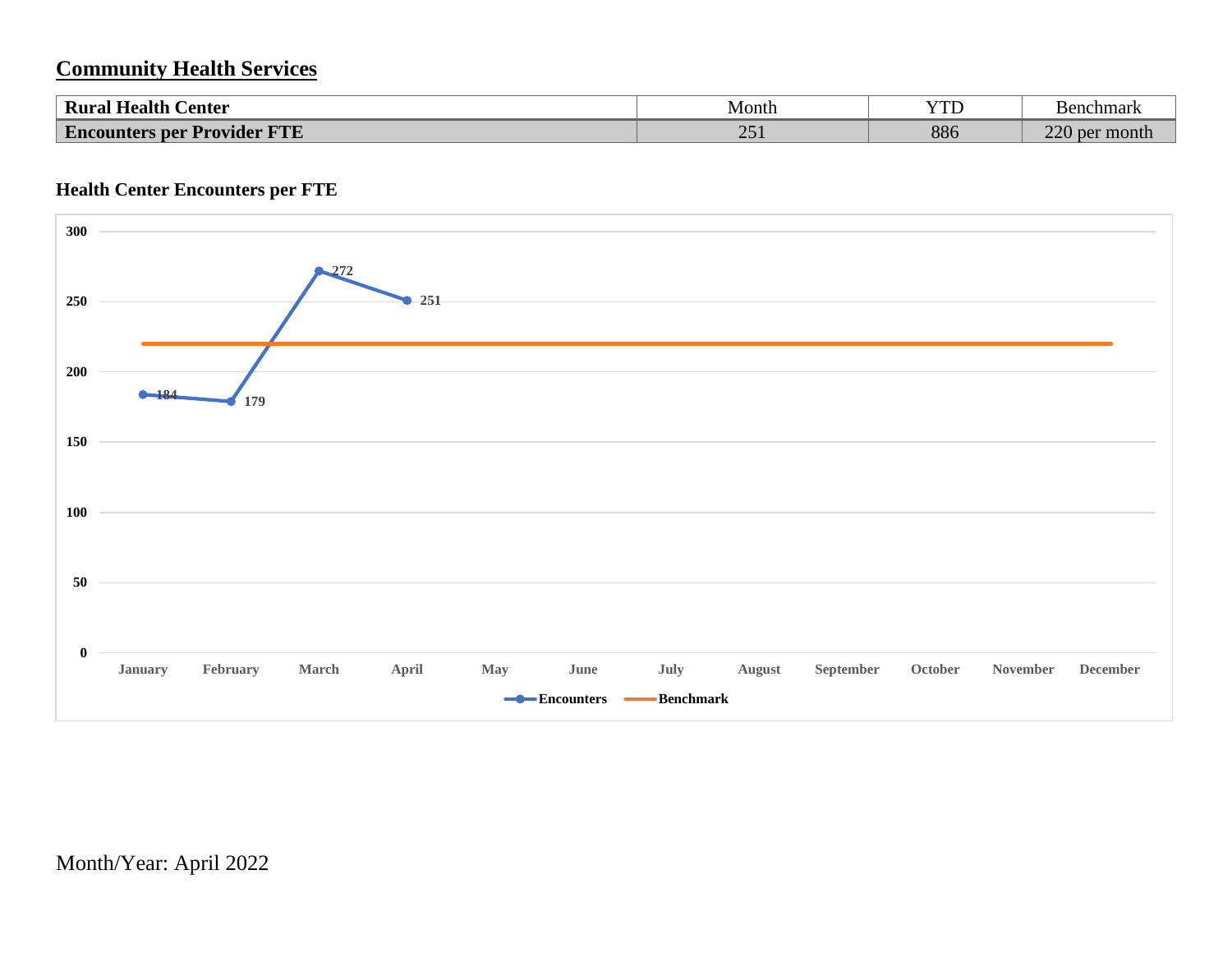| Reproductive Health and Wellness | Month | YTD | <b>Benchmark</b>        |
|----------------------------------|-------|-----|-------------------------|
| <b>Encounters</b>                | 70    | 343 | 176 per month $\lambda$ |
|                                  |       |     | 12 annually             |

### **Reproductive Health and Wellness Encounters**

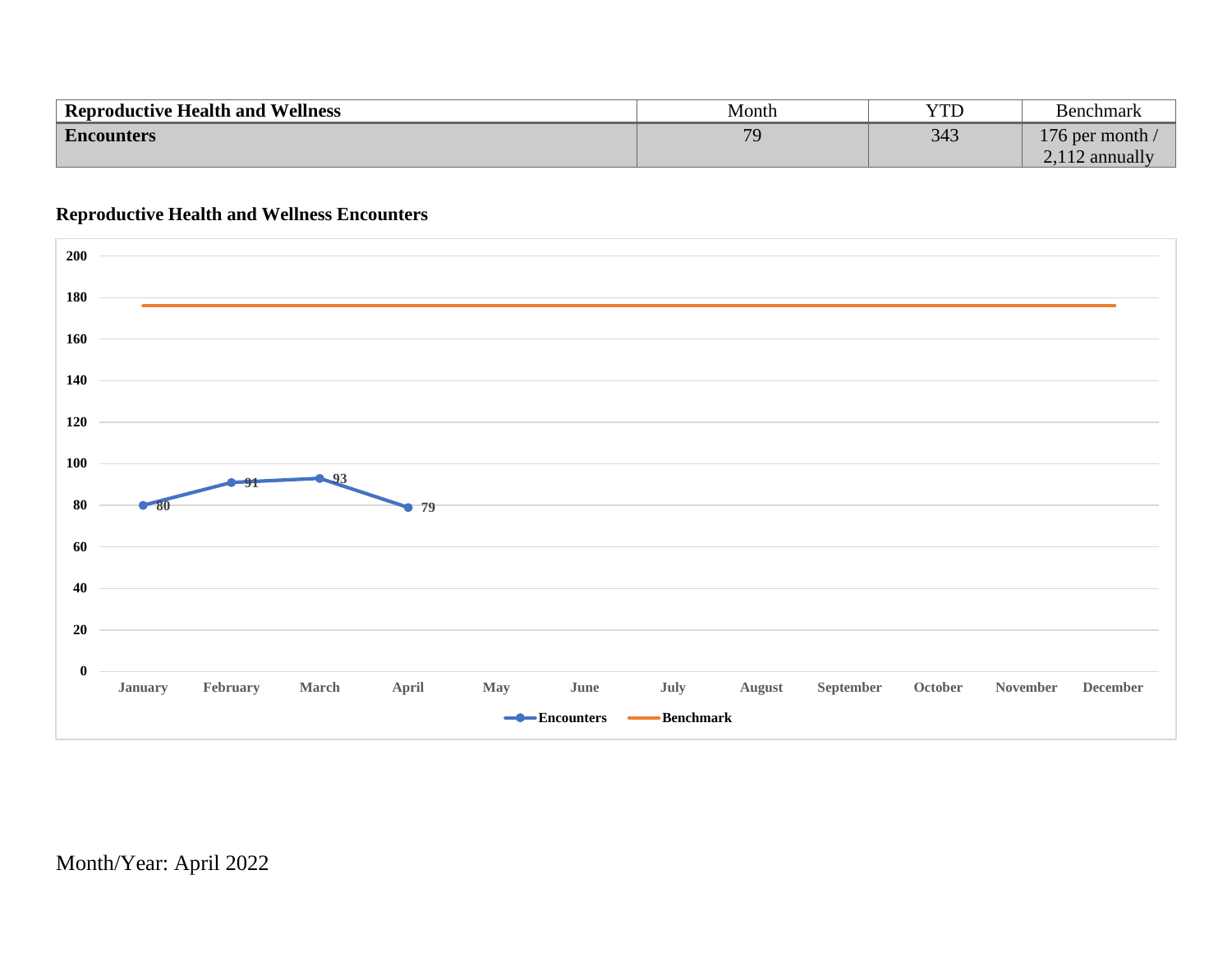| Immunizations                                          | Month                       | YTD | Benchmark        |
|--------------------------------------------------------|-----------------------------|-----|------------------|
| <b>Immunizations Administered (excluding COVID-19)</b> | $\mathbf{O}^{\prime}$<br>05 | 346 | 250 per month/   |
|                                                        |                             |     | $3,000$ annually |

## **Immunizations Administered**

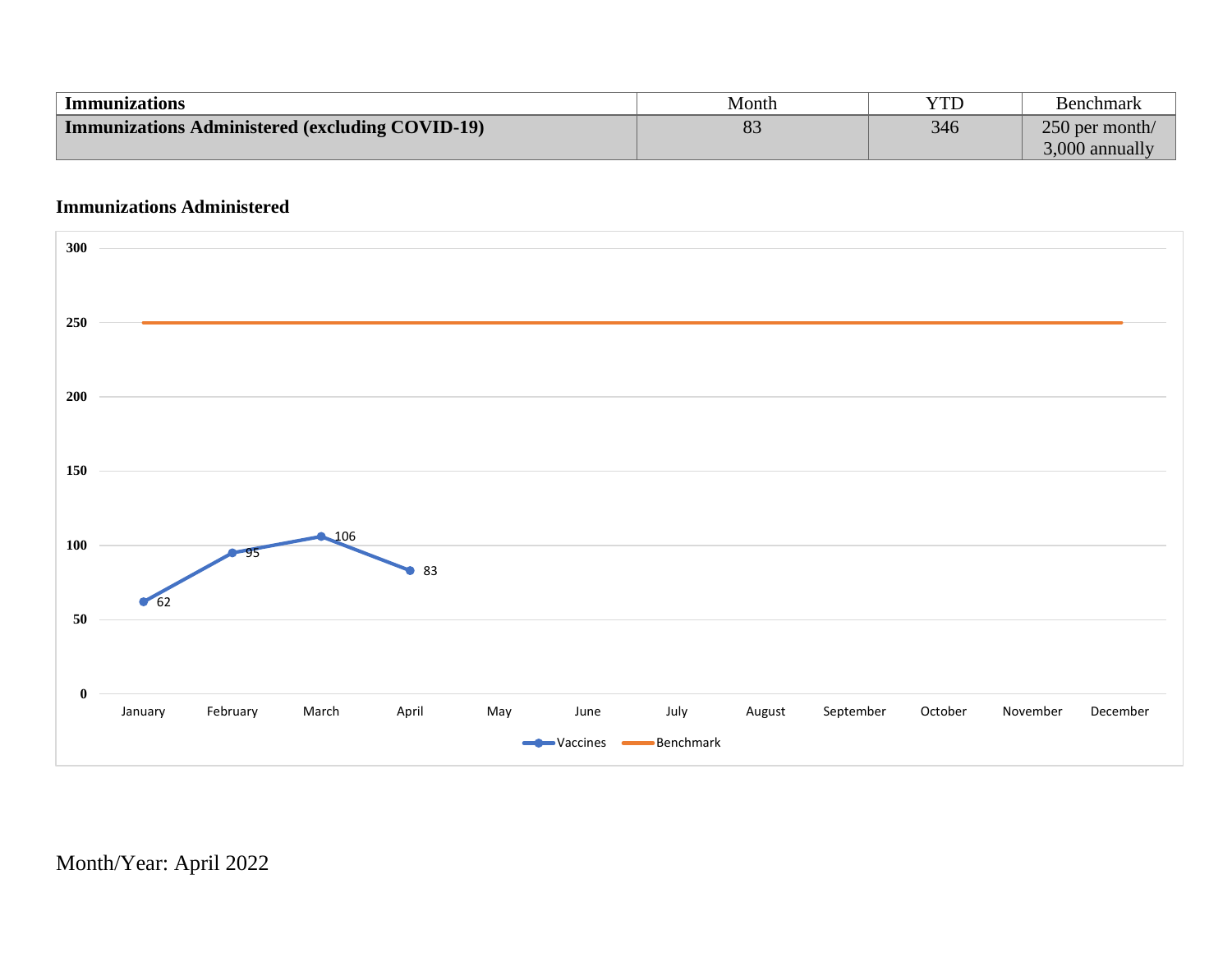## **Community Health Services Staff Time**

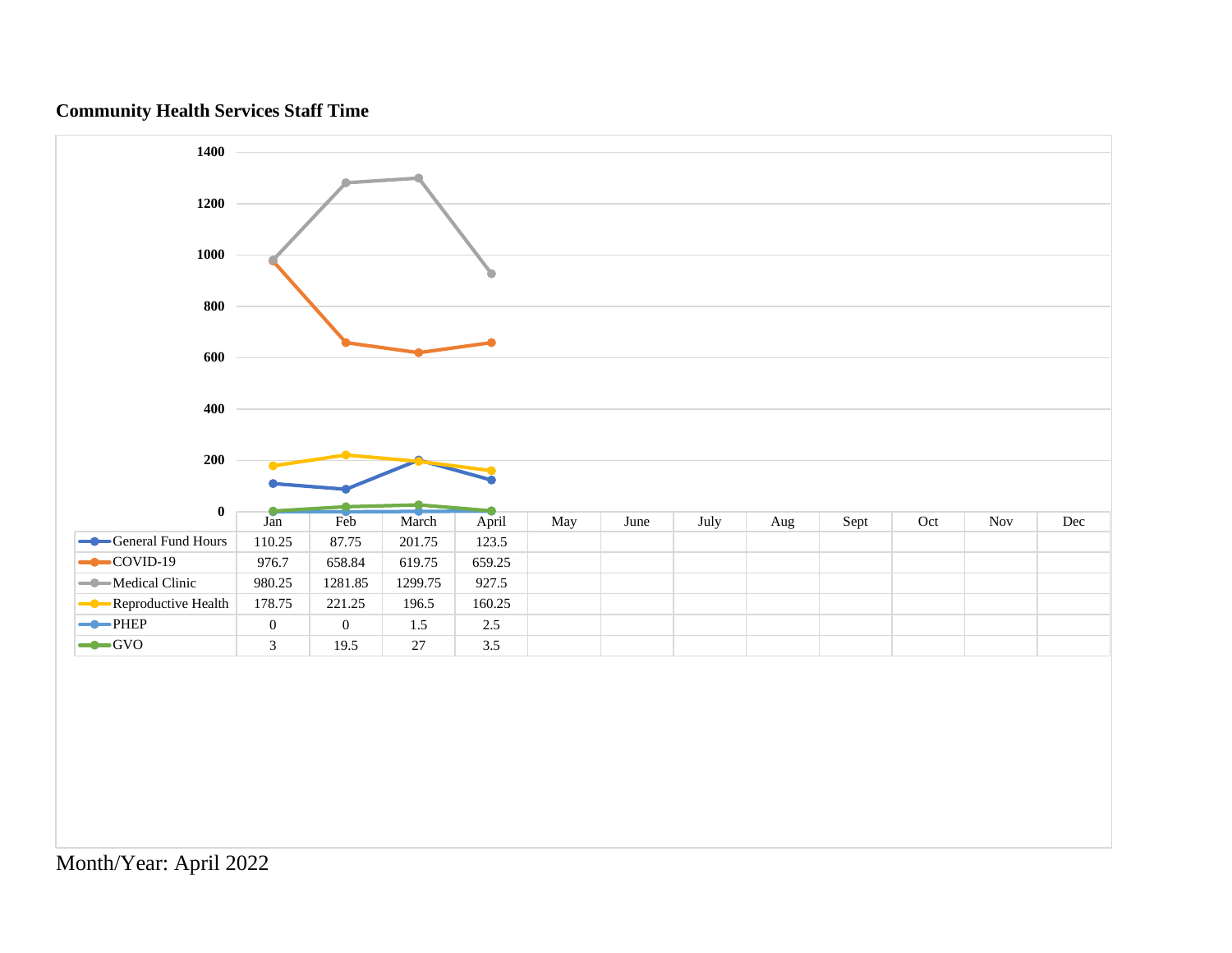## **Maternal and Child Health Services**

| WIC Program                                                     | Month | YTC | <b>Benchmark</b> |
|-----------------------------------------------------------------|-------|-----|------------------|
| Number of WIC infants aged 6-11 months that are still breastfed | 42%   | 44% | 48%              |

### **Breastfed WIC Infants aged 6-11 months**

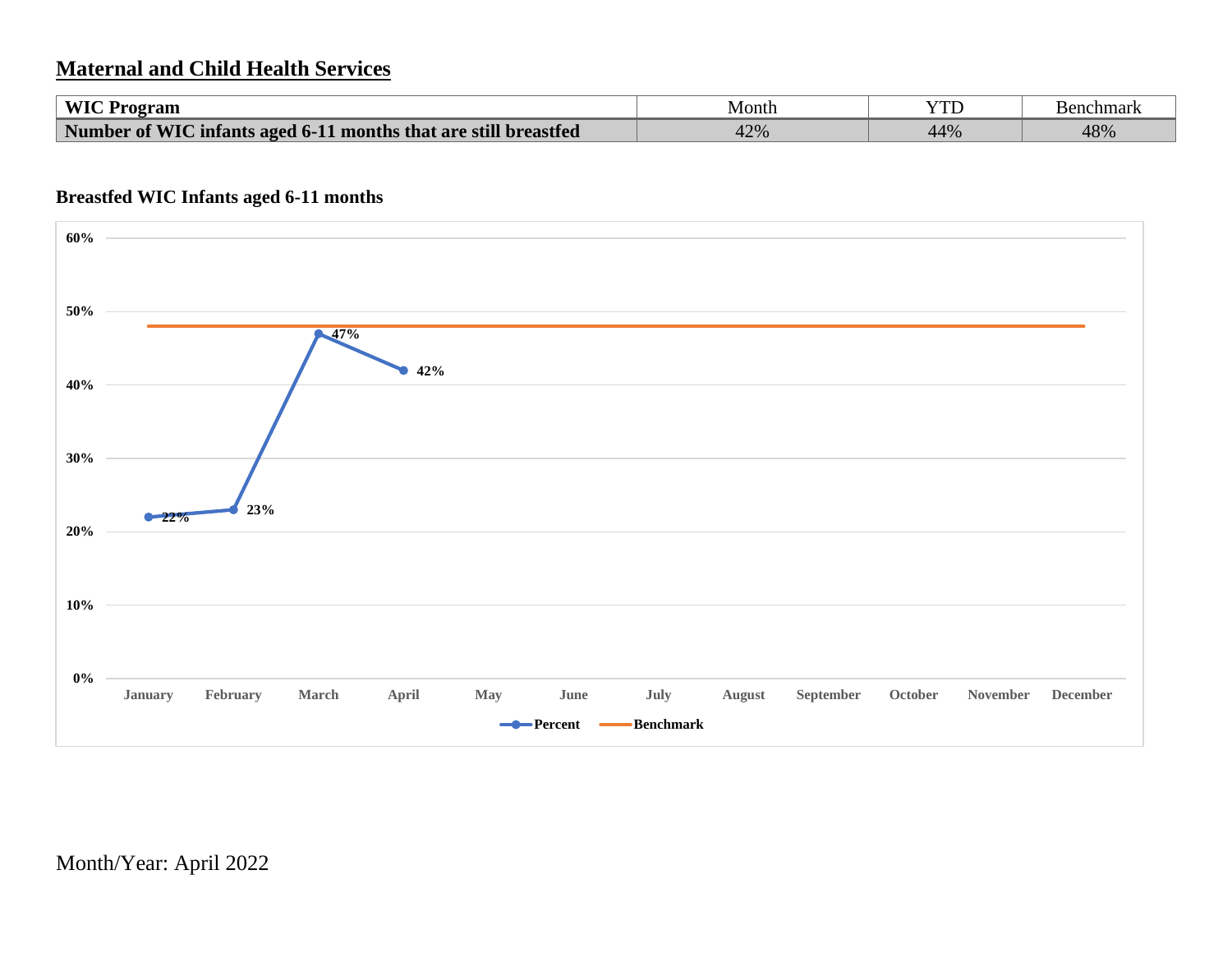| $WIC$ D         | Month                             | $T$ $T$ $T$ $T$ $T$ $T$ | chmar |
|-----------------|-----------------------------------|-------------------------|-------|
| Program         |                                   | 1D                      | ∍⊧    |
| <b>WIC</b>      | 220                               | $\sqrt{2}$              | month |
| <b>Caseload</b> | $\overline{1}$ . $\overline{2}$ . | $\sim$ 1 $\sim$         | ∼⊿    |

## **WIC Caseload**

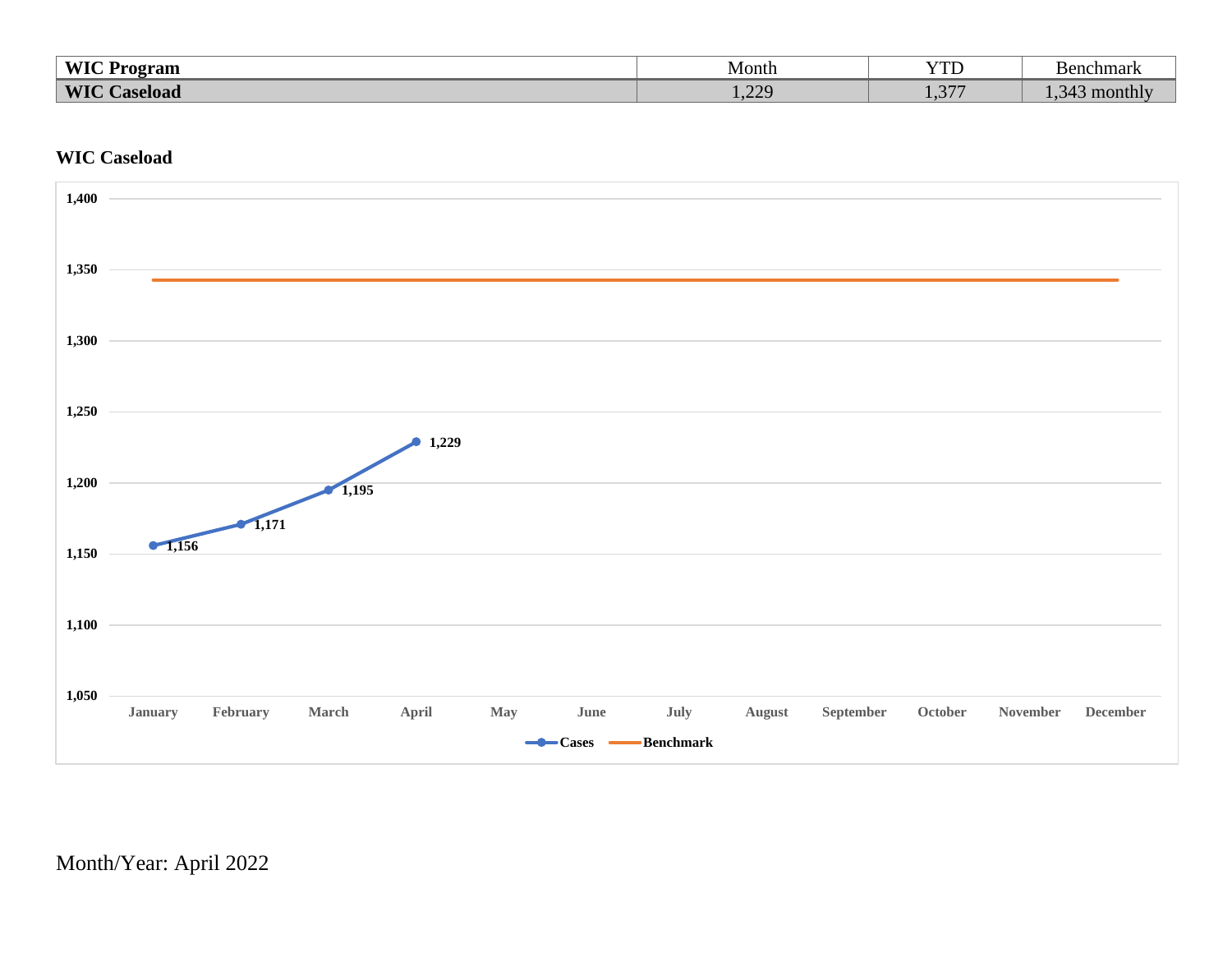## **Maternal and Child Health Services Staff Time**

![](_page_15_Figure_1.jpeg)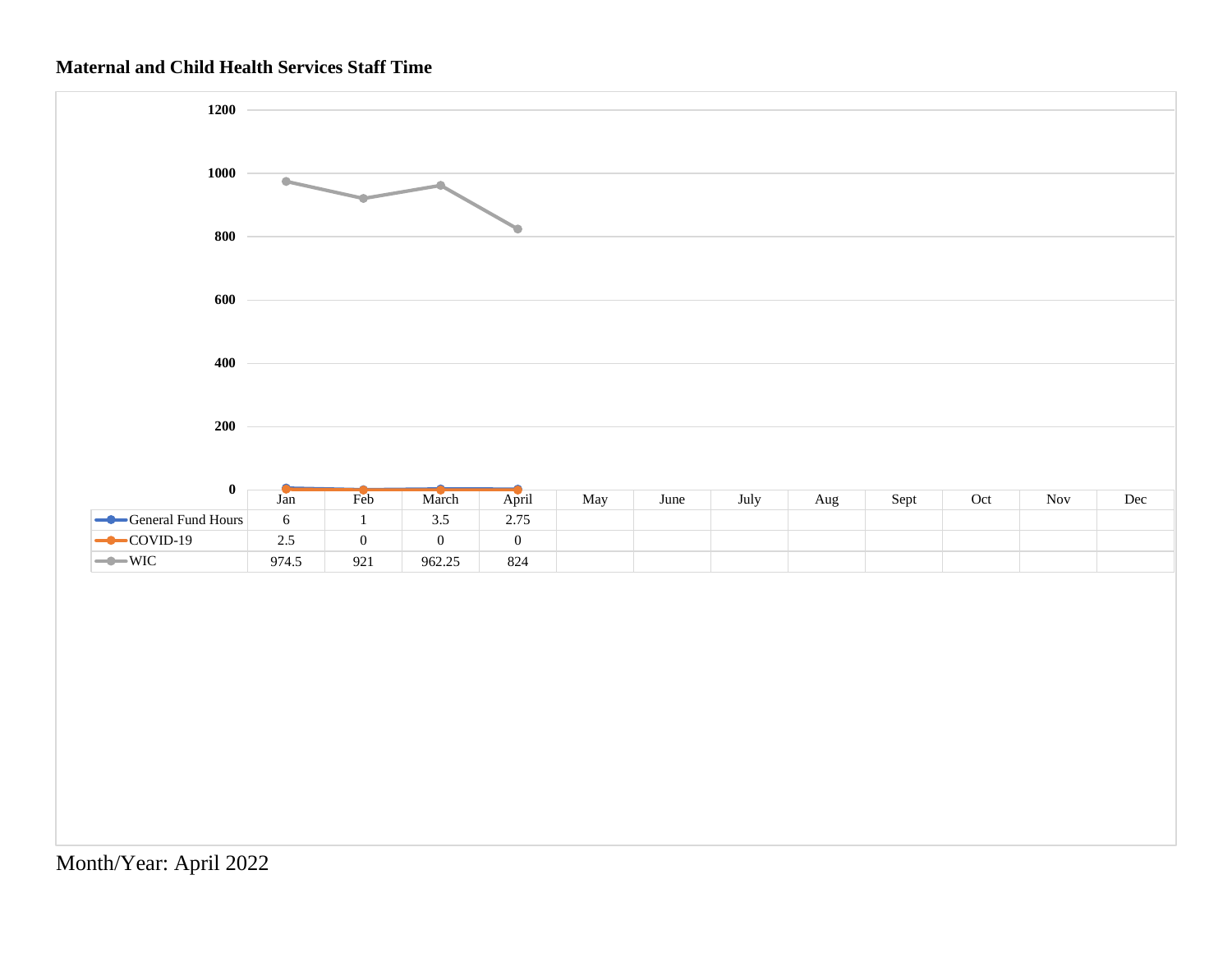# **Prevention Services**

| $\mathbf{r}$ , $\mathbf{r}$<br>Funding                   | Month | $\sqrt{7}$<br>ιı | Benchmark |
|----------------------------------------------------------|-------|------------------|-----------|
| <b>Number of New RFPs</b><br><sub>/</sub> RFPs Completed |       |                  | annuall   |

### **New Proposals Completed**

![](_page_16_Figure_3.jpeg)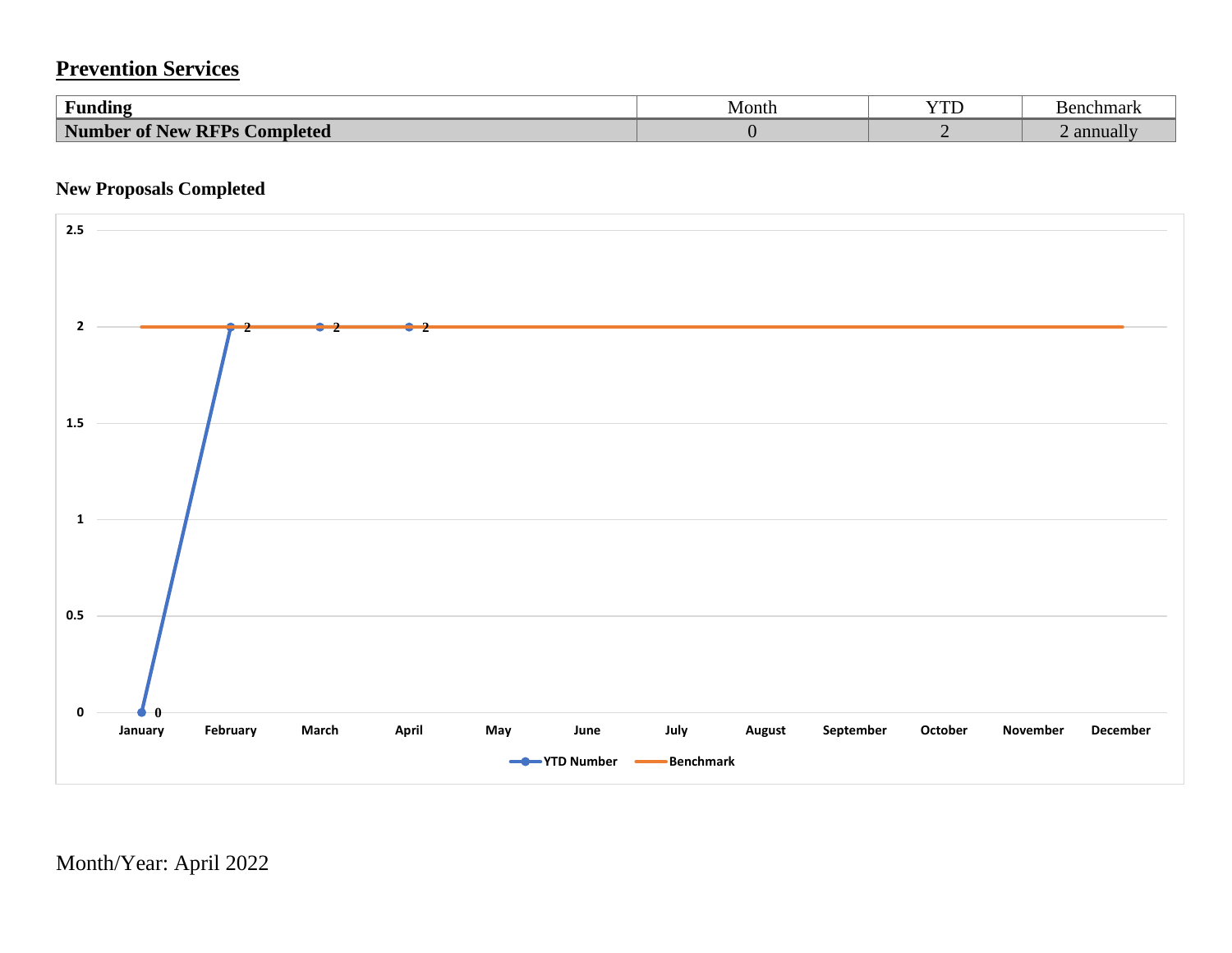| <b>Injury Prevention</b>         | Month | YTD                            | <b>Benchmark</b>      |
|----------------------------------|-------|--------------------------------|-----------------------|
| <b>Number of Families Served</b> | 10    | $\overline{\phantom{a}}$<br>IJ | $\delta$ per month/60 |
|                                  |       |                                | annually              |

## **Families Served**

![](_page_17_Figure_2.jpeg)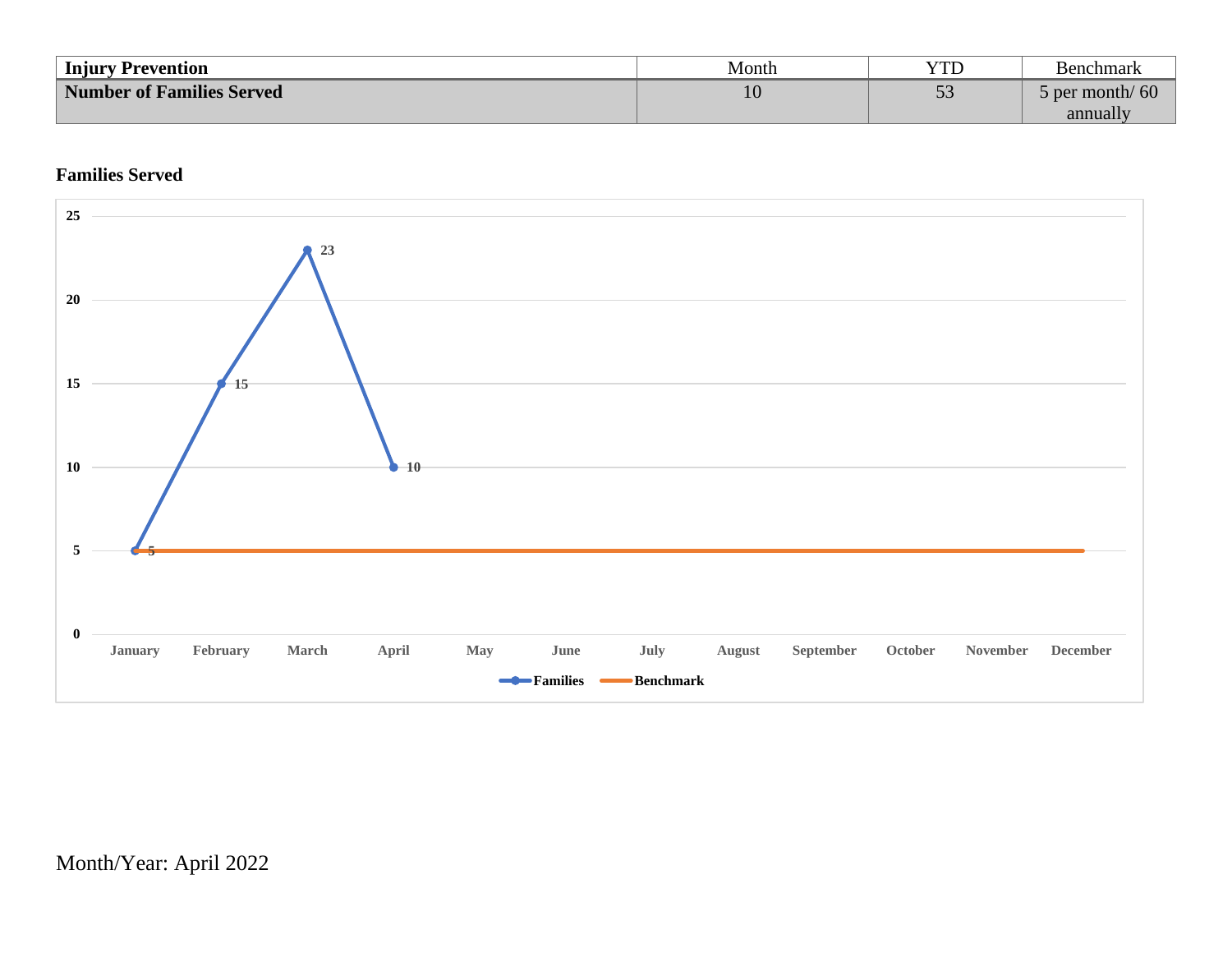| Community Engagement                     | Month | YTD | Benchmark                |
|------------------------------------------|-------|-----|--------------------------|
| <b>Participation at Community Events</b> |       |     | $\Box$ per month/ $\Box$ |
|                                          |       |     | annually                 |

## **Community Events**

![](_page_18_Figure_2.jpeg)